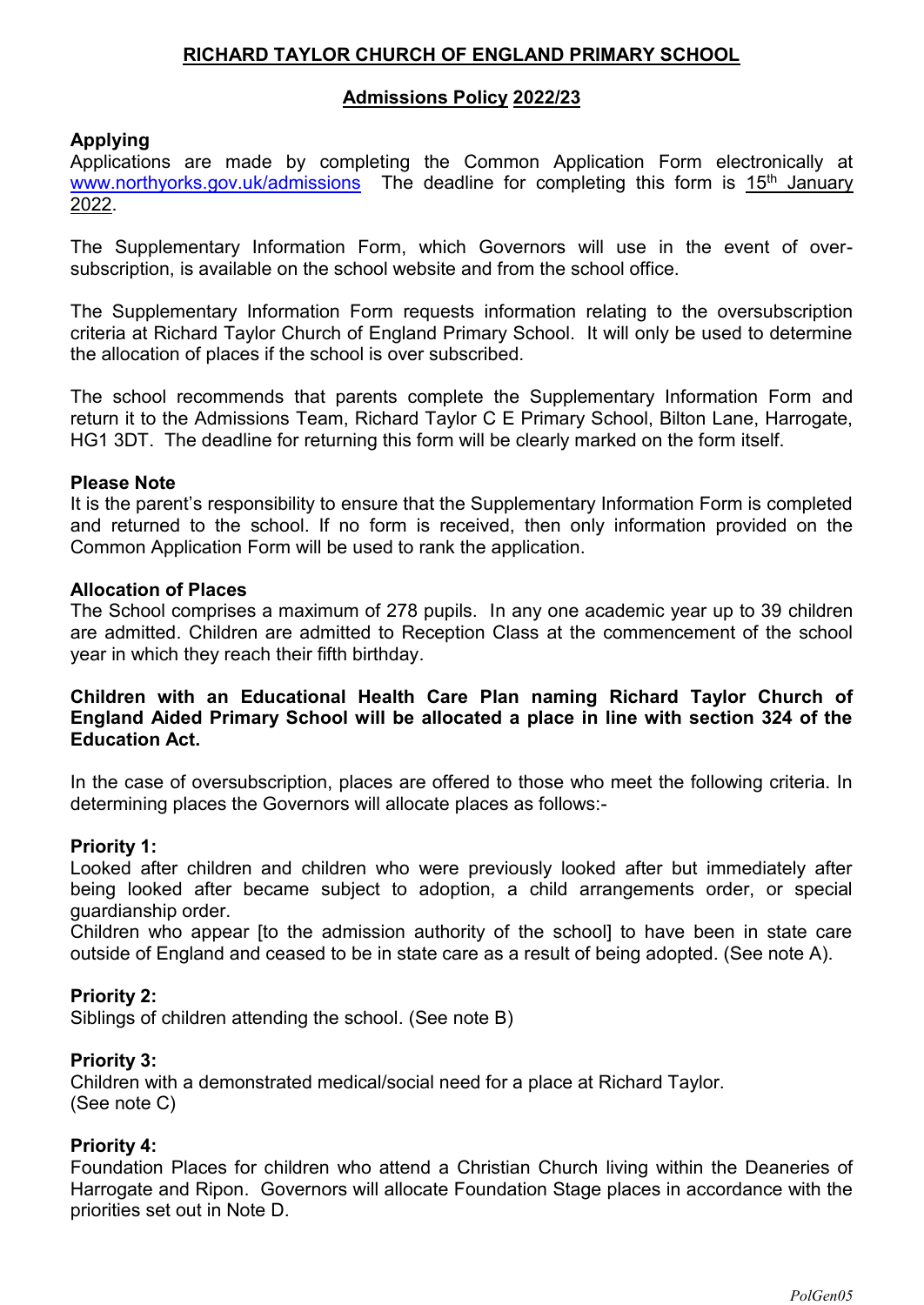The ecclesiastical parishes of the Deaneries of Harrogate & Ripon can be found by entering your postcode at [www.achurchnearyou.com](http://www.achurchnearyou.com/) you can find your parish church and clarify which Deanery your residence is in.

**Priority 5:** Children of staff at the school in either or both of the following circumstances:

a) where the member of staff has been employed at the school for two or more years at the time at which the application for admission to the school is made;

## *and/or*

b) where the member of staff is recruited to fill a vacant post for which there is a demonstrable skill shortage.

**Priority 6:** Community Places: The remaining places after Priorities 1 to 5 have been ranked will be allocated to those applicants living within the Anglican Deaneries of Harrogate and Ripon closest to the school (determined by geographic proximity to the school, by the nearest route, according to the NYCC electronic measuring system) regardless of their eligibility under any other priorities. Applicants not successful will be placed on a waiting list. The waiting list will be kept until the end of the academic year for which application was made.

**Tie Breaker:** Where there is a need to differentiate between applications with the same points score, priority will be determined by geographic proximity to the school, by the nearest route.

If the distance between two children's homes and the school is the same, random allocation will be used as a tie-break to decide who has highest priority for admission. This process will be independently verified.

All distance measurements are based upon the nearest route recognised by county council mapping systems. Routes measured to determine the allocation of school places will be those recognised by the electronic mapping system used by the school admissions team. This process will be independently verified.

All distance measurements are based on the nearest route recognised by the County Councils electronic mapping system from a child's home address to school. The measurement is made from a fixed point within the dwelling, as identified by Ordnance Survey, to the nearest school entrance using footpaths and roads. The routes measured to determine the allocation of school places will be those recognised by the electronic mapping system used by the school admissions team.

## **Notes**

A. A looked after child is a child who is in the care of a local authority in England, or is being provided with accommodation by a local authority in England in the exercise of their social services functions.

A child is regarded as having been in state care in a place outside of England if they were accommodated by a public authority, a religious organisation or any other provider of care whose sole purpose is to benefit society.

- B. 'Siblings' include step siblings, foster siblings, adopted siblings and other children living at the same address. This includes children who have siblings in Year 6 at the time of application
- C. A medical or social need will refer to some particular and exceptional reason why Richard Taylor School is the **ONLY** school that can meet that child's needs. Supporting evidence will be required in writing from a health or social care professional. The Governors will use the information you provided in your Common Application Form (CAF).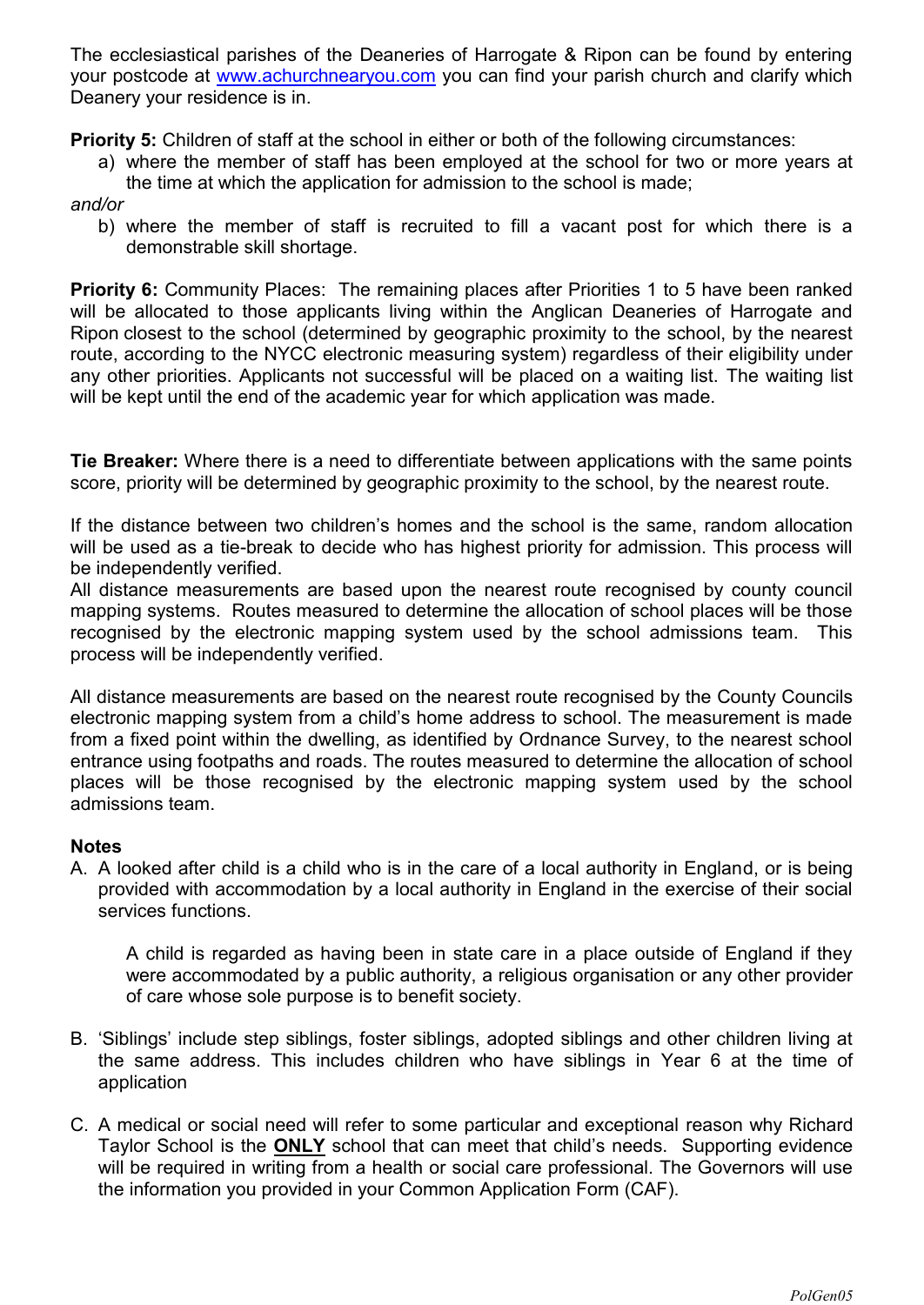D. Church attendance is measured by the average number of weeks in which the family has attended a church service in the **three-year period** immediately before the date of application.

### **Priority will be given based upon church attendance of the family (defined as one parent /legal guardian who attends with the child) in the following order:**

Church attendance is measured by the approximate number of weeks in which the person has attended a Place of Worship in the **three year period** immediately before the date of application.

# **Church attendance**  Weekly\*

2-3 times/month **Monthly** 

If your pattern of attendance has changed significantly during the last three years, then an average over the three years should be used.

| e.g. | Year 1 | Monthly 12     |     | weeks                              |
|------|--------|----------------|-----|------------------------------------|
|      | Year 2 | Fortnightly 24 |     | weeks                              |
|      | Year 3 | <b>Weekly</b>  | 48  | weeks                              |
|      |        | $Total =$      | -84 | weeks averaged over 3 years $= 28$ |
|      |        |                |     | i.e. 2-3 times per month           |

Application forms for Foundation places (Priority 4 must be endorsed by a leader of the specified place of worship community **before** submission.

Where parents have relocated in either residence or church in the last 3 years the Governors will take into account confirmation from previous places of worship.

The impact of irregular shift patterns will be taken into consideration if supporting evidence is provided. Your declaration on the SIF must be verified by the incumbent of your parish or previous parish. Should there be an interregnum the SIF may be verified by a churchwarden or other suitably qualified official on behalf of the parish.

If you have recently moved you may ask the priest, or authorised church official, from your previous church to verify your church attendance.

*Please Note:- In the event that during the period specified for attendance at worship the church or, in relation to those of other faiths, relevant place of worship has been closed for public worship and has not provided alternative premises for that worship, the requirements of these admissions arrangements in relation to*  attendance will only apply to the period when the church or in relation to those of other faiths, relevant place of *worship or alternative premises have been available for public worship*

## **Admission of children below statutory school age**

Statutory school age is from the term after the child's fifth birthday and whilst the school may prefer children to be full time from the term prior to their fifth birthday, parents have the right to defer entry or take up the place on a part time basis until the beginning of the term following the child's fifth birthday.